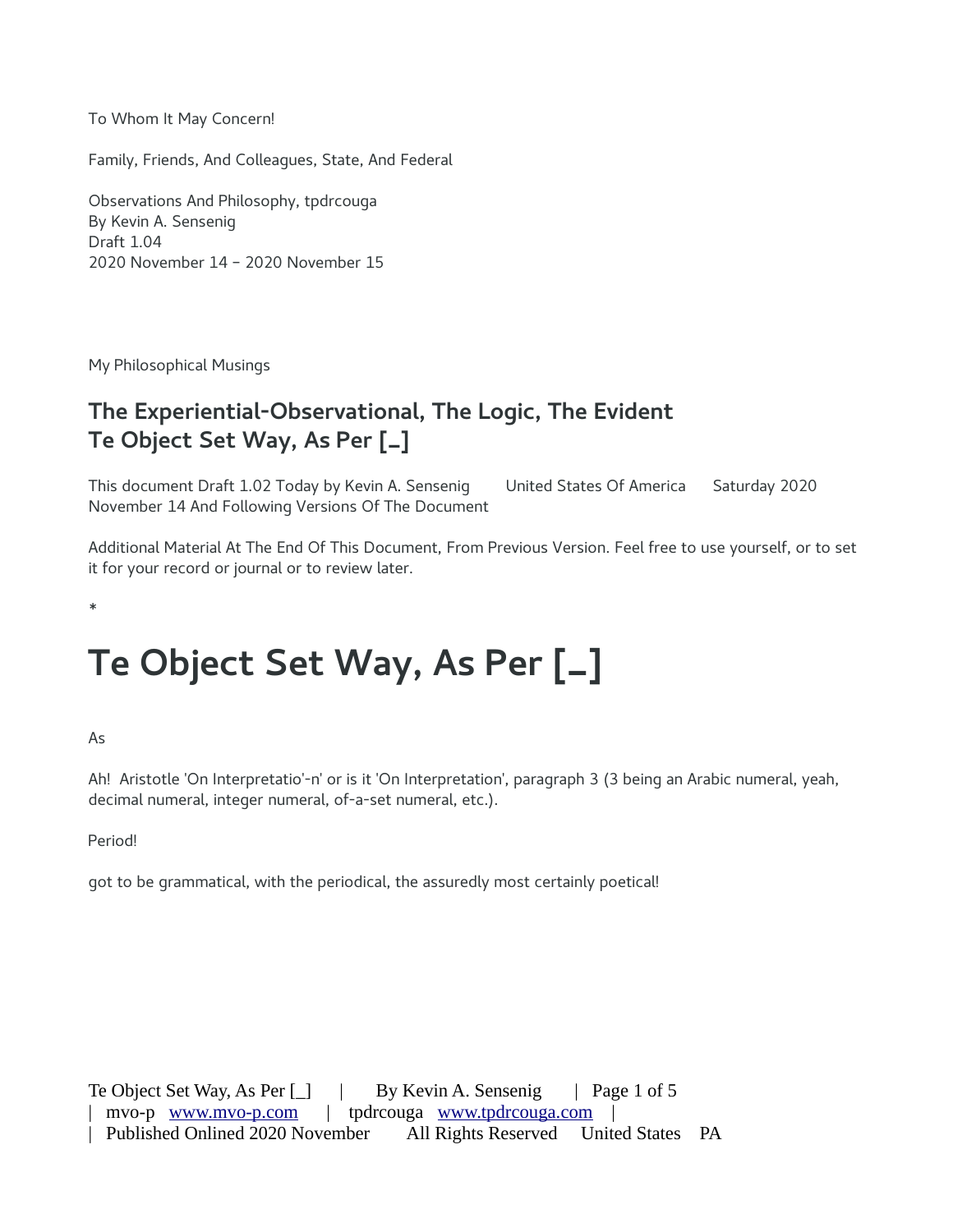Further Notes And Annotations

\*

If one is ethical, observational-participant-aware, and pertainable, it may be the case that one is really in a dynamite, somewhat oriented, fully oriented, evidential, experiential, natural, and notable way.

The significance of this cannot be understated!

( And one might also-find-the hospitable! The hospitality way the based root way, and of- individual way! )

"Is the universe a great cube, with no corners." A natural question.

Tao Te Ching: "The great square has no corners." TTC, Lao Tzu, Ursula K. Le Guin, ch. 18

if-potential

it-potential

te theory to have !

it: space it: entity it: it it: identity and or not nand nor xor  $p(f)$  tsubp(f) it: s[o] it:  $\left[\begin{smallmatrix} -\end{smallmatrix}\right]$ it: set { n objects } it: tsom it: tem it: tem eg it: apple it: connectionist-apple it: symbolic-apple it: state it: mental state, emotive state, intentional state, physical state it: object state it: object state relational state wake-state state do-something state init state at t-unfolding state it: te arch it: te uniframe and relational and so forth description, actuality, evident, and perceived and actual and represented it: te trans-frame

Te Object Set Way, As Per [\_] | By Kevin A. Sensenig | Page 2 of 5 | mvo-p [www.mvo-p.com](http://www.mvo-p.com/) | tpdrcouga [www.tpdrcouga.com](http://www.tpdrcouga.com/) | | Published Onlined 2020 November All Rights Reserved United States PA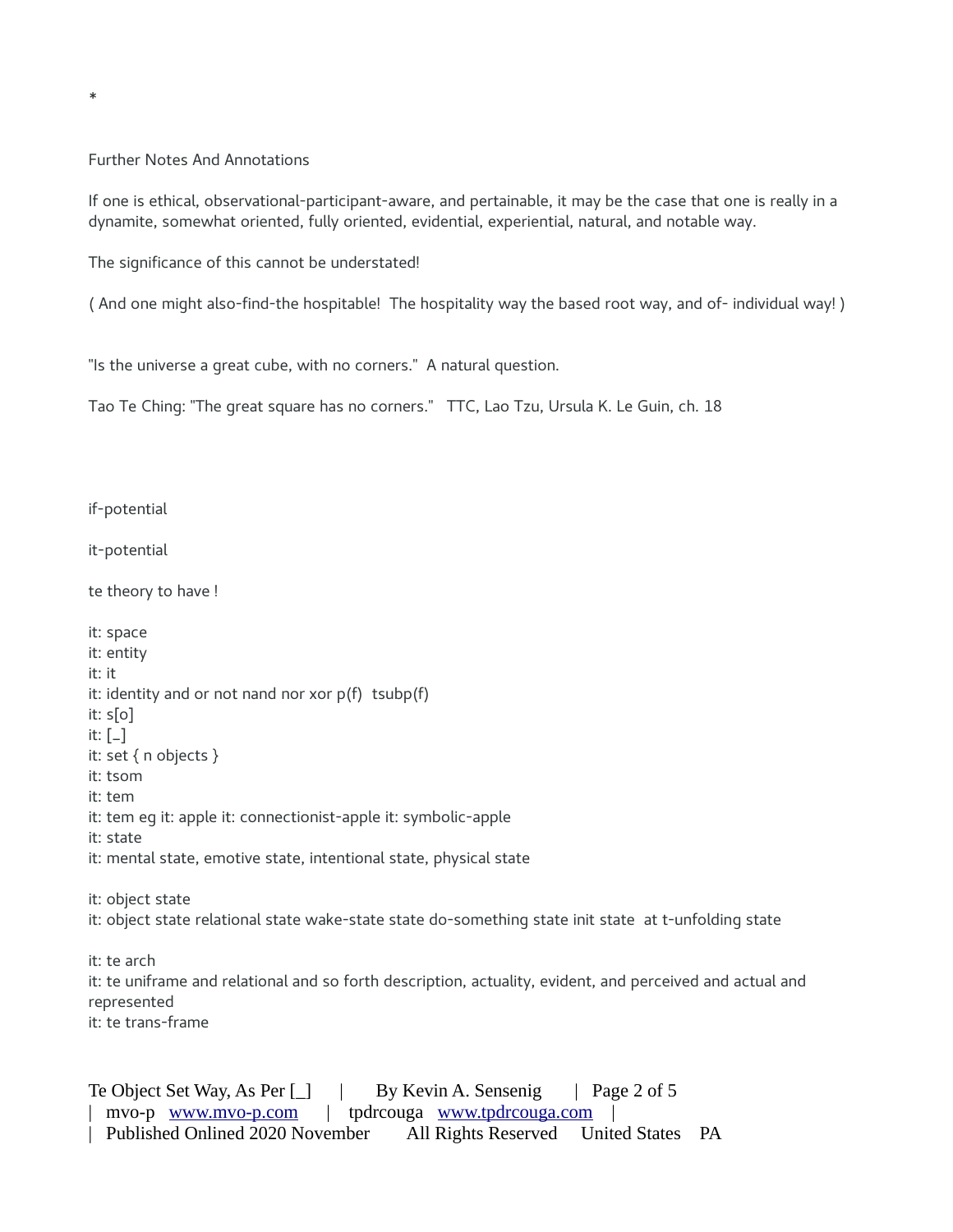hit is an it

te bit is it te bit is ait tea bit as seit

the 877o8 way the  $877s[0]8$  way

Te NKUTAS (Perhaps!) Te MIT Te Federal Te Mvo-p Te Zen MIT Way Te Notice Te Tao Wei Wu Wei Aware And So Forth Way

\*WOKEKIASEA

\* <-> Annotation

C Java Objective-C Python Smalltalk C++ \* ---> it THEN Which word it? In grammatical and base 'all of the above' and so indicated, 'it'?

 $\ast$ 

To The Relevant Parties, In A Federal Law Venue, With Respect to An In Particular And Evident And Not-Truthful Professional Status (I State, And To Verify Further, And Represent, As Per The Best Of, My Knowledge, Referent Material, Testimony, Things IN Print From And To, This Psychiatrist, and his own expression, and untrue truth-statements, and his to set aside all evidence and logic and reason and published material, and for what, and the above is some valueable logic per the Situation of this, and along with my material at mvo-p (www.mvo-p.com) and tpdrcouga (www.tpdrcouga.com).

Could you state here in print, in language -- and I have expressed many thing of ethic, resource, logic, material, manifest effect, evident, and of philosophy, Zen Buddhism, And The Observational-Experiential, And Of Joy, And Of Merit, And Of Reason, and Of Creative, And Of mvo-p, and of Event, And Of Fact, And Of Representation, during the past 1.5 years to you in speech, in meeeting, in hearing, in print and pdf and text message on NOUMENALYTLLG Text Message. In language, which you have appeared to understandeach time, and never express anything other than intelligent listening to meaning awareness, and in American English Language, in everyday tone mostly, and straightforwardly and honestly and to cite reason and evidence, in court, the IOC hearing in 2019 August in SigmaPAIK-RISC-Domain→, and in contrast to and to cite your in print fabrications of alleged term deficiency (has no insight, has thoughts of delusional grandiosity), that are lies and fabrications under professional and funds revenue and funds paid and to represent honest and truthful and complete, the truth, the accurate and to evident and instance actual any event or speech or effect or merit or demerit cited.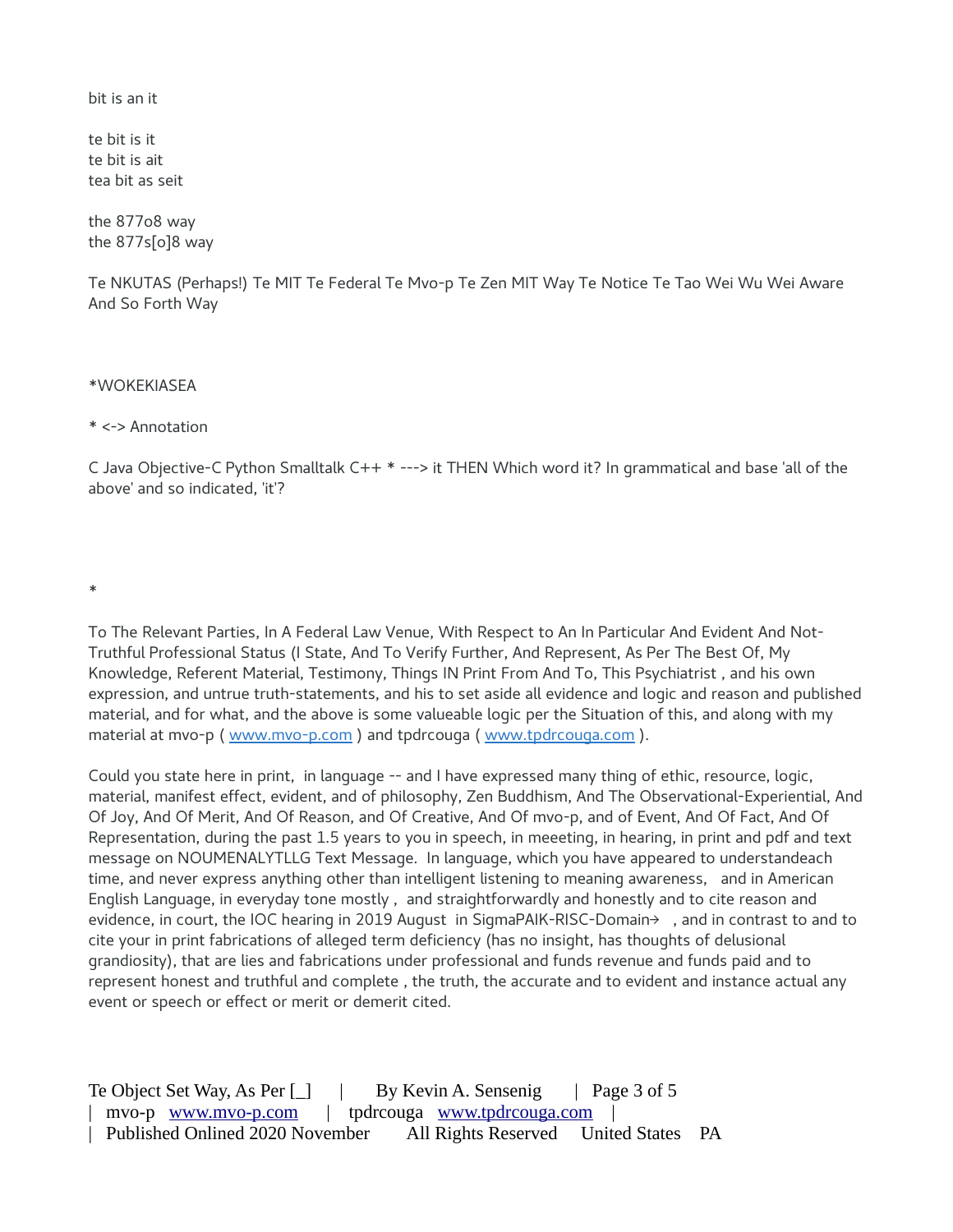I have the direct list of the bibliography of at least say 10 books and their titles, on my document in the August 2019 IOC hearing, ready to read to the Court, and that is still in PDF on my digital workstation, to cite at any time.

I testified to contradict errors, and fabrications, and lies, and to an evident, in the Professional (alleged and represnted as so) who was providing Psy!k Not-Phd, and should-have-been genuine and medicine and mind and ethic and noumenal and evident and dialogic and to support the dialogic and capital and real-world productivity, and Zen Buddhist effort that was there of me, in my own Zen practice, the absolute, the relative, and the everyday, and philosophical view and views and ethic and to-represent and working models of the evident and reasoning, and so forth.

Including in addition the mvo-p idea and published material online, and developed, and for others, and as resource and so forth.

mvo-p

[www.mvo-p.com](http://www.mvo-p.com/)

[Mvo-p And The Dimensional Psych \(And Otherwise\) Domain](http://www.mvo-p.com/Mvo-p-And-The-Dimensional-Psych-Domain.html)

[MVO: 2019 Thesis](http://www.mvo-p.com/Mvo-2019-Thesis.html)

[Introduction To Mvo-p And My MVO: 2019 Thesis](http://www.mvo-p.com/Mvo-2019-Thesis.html)

tpdrcouga

[www.tpdrcouga.com](http://www.tpdrcouga.com/)

[MyPhilosophicalMusings-ToAndOfNo-PhD\\_It-Represents-AnOutline, Not-Phd Of Psyk!T, The Experiential-](http://www.tpdrcouga.com/MyPhilosophicalMusings-ToAndOfNo-PhD_It-Represents-AnOutline.html)[Observational, The Logic, The Evident Te Object Set Way, As Per \[\\_\], Te Noumenal, Etched, Evidentce, And](http://www.tpdrcouga.com/MyPhilosophicalMusings-ToAndOfNo-PhD_It-Represents-AnOutline.html)  [Right Way](http://www.tpdrcouga.com/MyPhilosophicalMusings-ToAndOfNo-PhD_It-Represents-AnOutline.html)

[NeXTcube: The Chiseled Constitution](http://www.tpdrcouga.com/documents/NeXTcube%3A%20The%20Chiseled%20Constitution.pdf)

[tpdrcouga | TECCC Theory And Applied P801](http://www.tpdrcouga.com/TECCC_Theory_And_Applied_P801.html)

## Document Terminus

2020 November 14 EDT CE United States, PA "Minsky, Aristotle, Wittgenstein, Rinzai, Dogen, Unmon, Mumon, Obaku, and so forth, and Many LikeThings, Individuals, Resources, and These As And With And Sparked Of, My Referent." Freedom America, The Framers, The Premise, Design, Theory, Directives,

Te Object Set Way, As Per [ ] | By Kevin A. Sensenig | Page 4 of 5 | mvo-p [www.mvo-p.com](http://www.mvo-p.com/) | tpdrcouga [www.tpdrcouga.com](http://www.tpdrcouga.com/) | | Published Onlined 2020 November All Rights Reserved United States PA